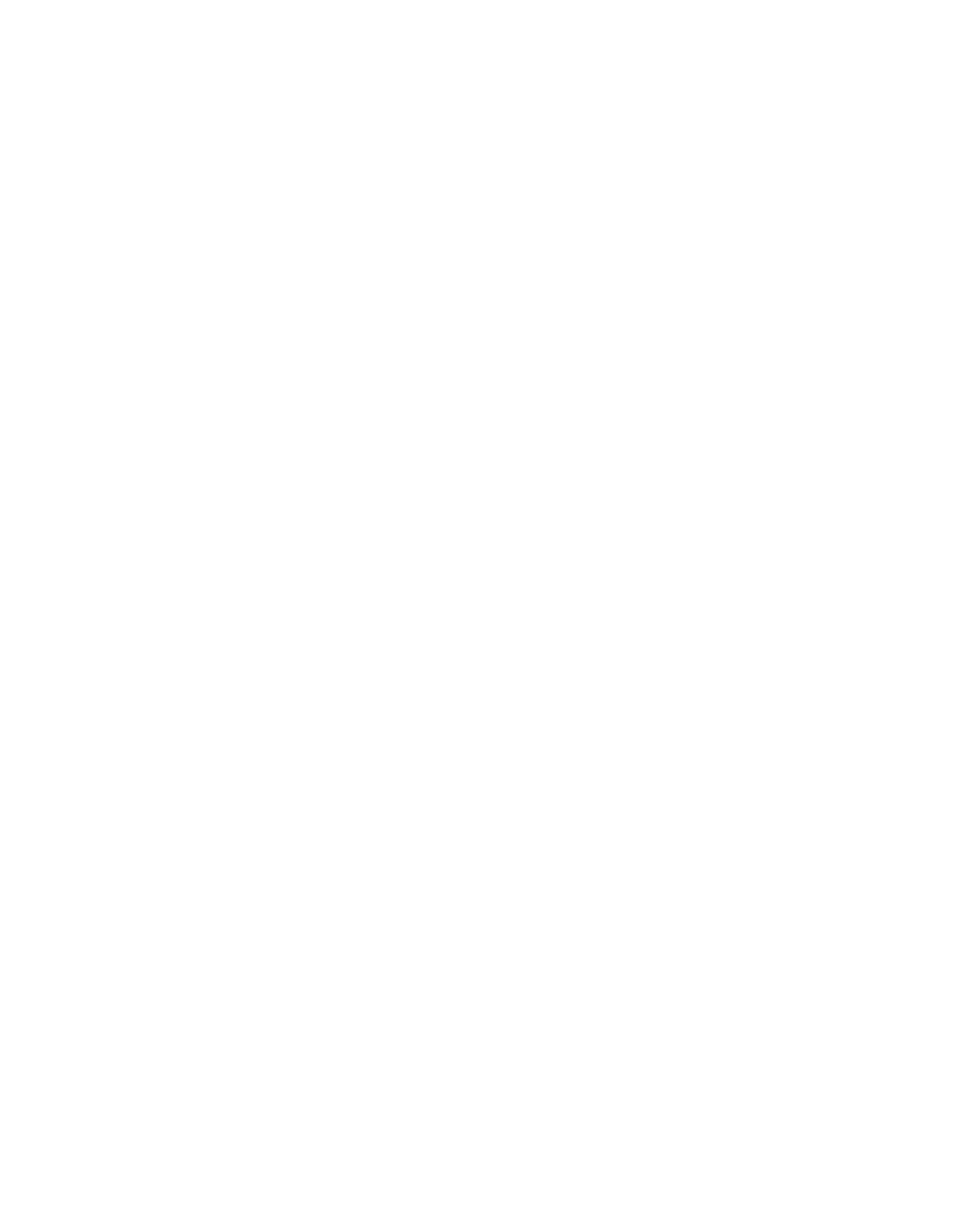### **Step 1: Set the RTC**

Let the actual time be 15:30:00 hours on Monday, the 1st of April in 2002. This results in the following data to be written to the RTC registers:

| <b>ADDRESS</b> | 200h | 201h | 202h                                | 203h | 204h           | 205h<br>___ | 206h |
|----------------|------|------|-------------------------------------|------|----------------|-------------|------|
| <b>DATA</b>    | 00h  | 30h  | $\rightarrow$ $ \rightarrow$<br>I5h | 01h  | 01h<br>0 1 1 1 | 04h         | 02h  |

With only a single DS1921G connected to the bus master, the communication of step 1 is as follows:

| <b>MASTER MODE</b> | <b>DATA (LSB FIRST)</b> | <b>COMMENTS</b>                               |  |  |
|--------------------|-------------------------|-----------------------------------------------|--|--|
| Tx                 | (Reset)                 | Reset pulse (480µs to 960µs)                  |  |  |
| <b>Rx</b>          | (Presence)              | Presence pulse                                |  |  |
| Tx                 | CCh                     | Issue Skip ROM command                        |  |  |
| Tx                 | 0Fh                     | Issue Write Scratchpad command                |  |  |
| Tx                 | 00h                     | TA1, beginning offset = $00h$                 |  |  |
| Tx                 | 02h                     | TA2, address = $0200h$                        |  |  |
| Tx                 | <7 data bytes>          | Write 7 bytes of data to scratchpad           |  |  |
| Tx                 | (Reset)                 | Reset pulse                                   |  |  |
| <b>Rx</b>          | (Presence)              | Presence pulse                                |  |  |
| Tx                 | CCh                     | Issue Skip ROM command                        |  |  |
| Tx                 | AAh                     | Issue Read Scratchpad command                 |  |  |
| <b>Rx</b>          | 00h                     | Read TA1, beginning offset = 00h              |  |  |
| <b>Rx</b>          | 02h                     | Read TA2, address = 0200h                     |  |  |
| <b>Rx</b>          | 06h                     | Read E/S, ending offset = $6h$ , flags = $0h$ |  |  |
| <b>Rx</b>          | <7 data bytes>          | Read scratchpad data and verify               |  |  |
| Tx                 | (Reset)                 | Reset pulse                                   |  |  |
| <b>Rx</b>          | (Presence)              | Presence pulse                                |  |  |
| Tx                 | CCh                     | Issue Skip ROM command                        |  |  |
| Tx                 | 55h                     | Issue Copy Scratchpad command                 |  |  |
| Tx                 | 00h                     | TA <sub>1</sub>                               |  |  |
| Tx                 | 02h                     | (AUTHORIZATION CODE)<br>TA <sub>2</sub>       |  |  |
| Tx                 | 06h                     | E/S                                           |  |  |
| Tx                 | (Reset)                 | Reset pulse                                   |  |  |
| <b>Rx</b>          | (Presence)              | Presence pulse                                |  |  |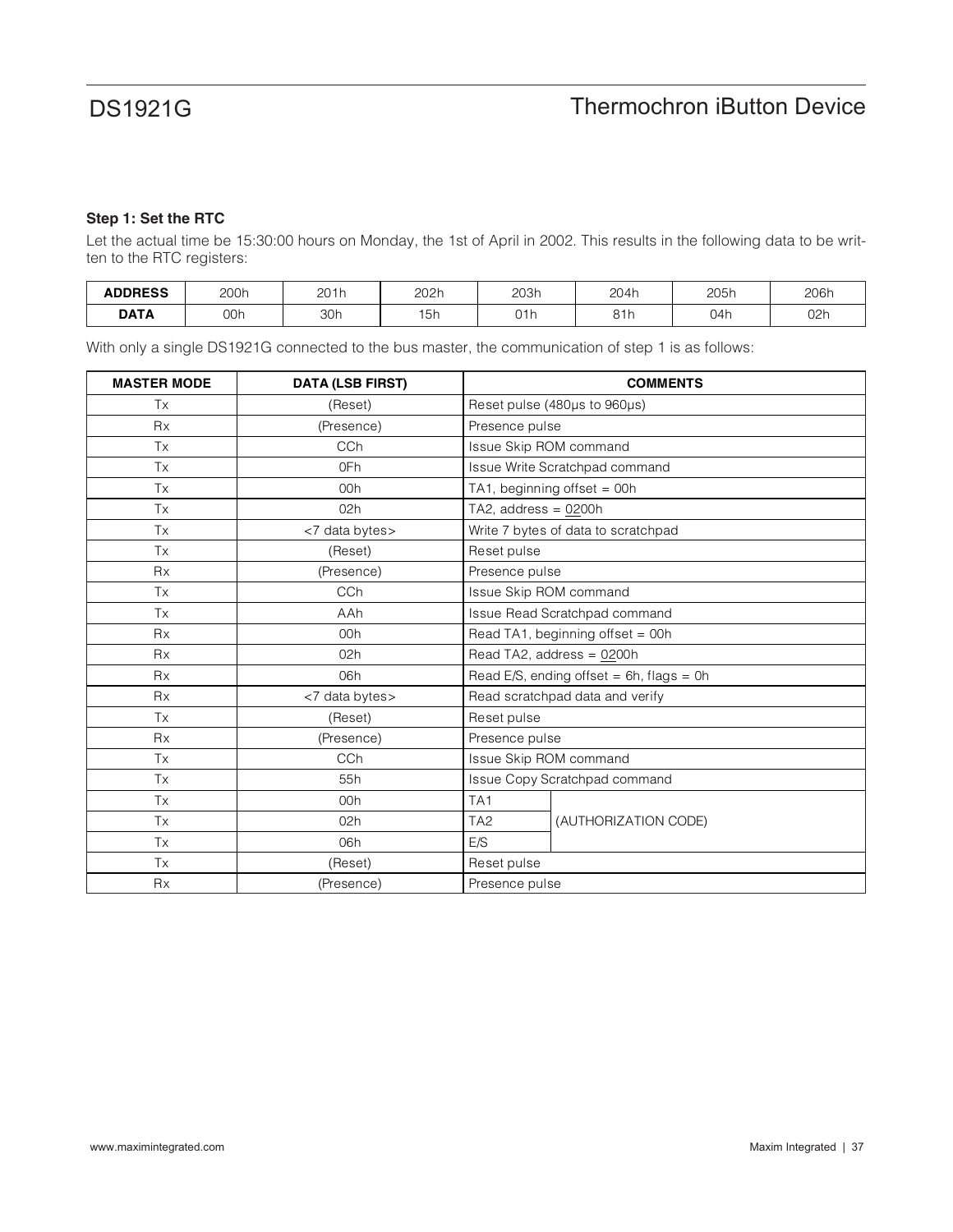### **Step 2: Clear the data of the previous mission**

Set the EMCLR bit to 1, enable the RTC, and then execute the Clear Memory command. The RTC oscillator must be stable before the Clear Memory command is issued. Wait 500µs after issuing the Clear Memory command before proceeding to step 3. This results in the following data to be written to the Status register:

| -------- | 20Er |
|----------|------|
| _______  |      |
| ---      | 40h  |

With only a single DS1921G connected to the bus master, the communication of step 2 is as follows:

| <b>MASTER MODE</b> | <b>DATA (LSB FIRST)</b> | <b>COMMENTS</b>                              |  |  |
|--------------------|-------------------------|----------------------------------------------|--|--|
| <b>Tx</b>          | (Reset)                 | Reset pulse (480µs to 960µs)                 |  |  |
| <b>Rx</b>          | (Presence)              | Presence pulse                               |  |  |
| Tx                 | CCh                     | Issue Skip ROM command                       |  |  |
| Tx                 | 0Fh                     | Issue Write Scratchpad command               |  |  |
| <b>Tx</b>          | 0Eh                     | TA1, beginning offset = $0Eh$                |  |  |
| <b>Tx</b>          | 02h                     | TA2, address = $020Eh$                       |  |  |
| <b>Tx</b>          | 40h                     | Write status byte to scratchpad              |  |  |
| <b>Tx</b>          | (Reset)                 | Reset pulse                                  |  |  |
| <b>Rx</b>          | (Presence)              | Presence pulse                               |  |  |
| <b>Tx</b>          | CCh                     | Issue Skip ROM command                       |  |  |
| <b>Tx</b>          | AAh                     | Issue Read Scratchpad command                |  |  |
| <b>Rx</b>          | 0Eh                     | Read TA1, beginning offset = 0Eh             |  |  |
| <b>Rx</b>          | 02h                     | Read TA2, address = 020Eh                    |  |  |
| <b>Rx</b>          | 0Eh                     | Read E/S, ending offset = $0Eh$ , flags = 0h |  |  |
| <b>Rx</b>          | 40h                     | Read scratchpad data and verify              |  |  |
| Tx                 | (Reset)                 | Reset pulse                                  |  |  |
| Rx                 | (Presence)              | Presence pulse                               |  |  |
| Tx                 | CCh                     | Issue Skip ROM command                       |  |  |
| Tx                 | 55h                     | Issue Copy Scratchpad command                |  |  |
| Tx                 | 0Eh                     | TA <sub>1</sub>                              |  |  |
| <b>Tx</b>          | 02h                     | TA <sub>2</sub><br>(AUTHORIZATION CODE)      |  |  |
| Tx                 | 0Eh                     | E/S                                          |  |  |
| Tx                 | (Reset)                 | Reset pulse                                  |  |  |
| <b>Rx</b>          | (Presence)              | Presence pulse                               |  |  |
| <b>Tx</b>          | CCh                     | Issue Skip ROM command                       |  |  |
| <b>Tx</b>          | 3Ch                     | Issue Clear Memory command                   |  |  |
| <b>Tx</b>          | (Reset)                 | Reset pulse                                  |  |  |
| Rx                 | (Presence)              | Presence pulse                               |  |  |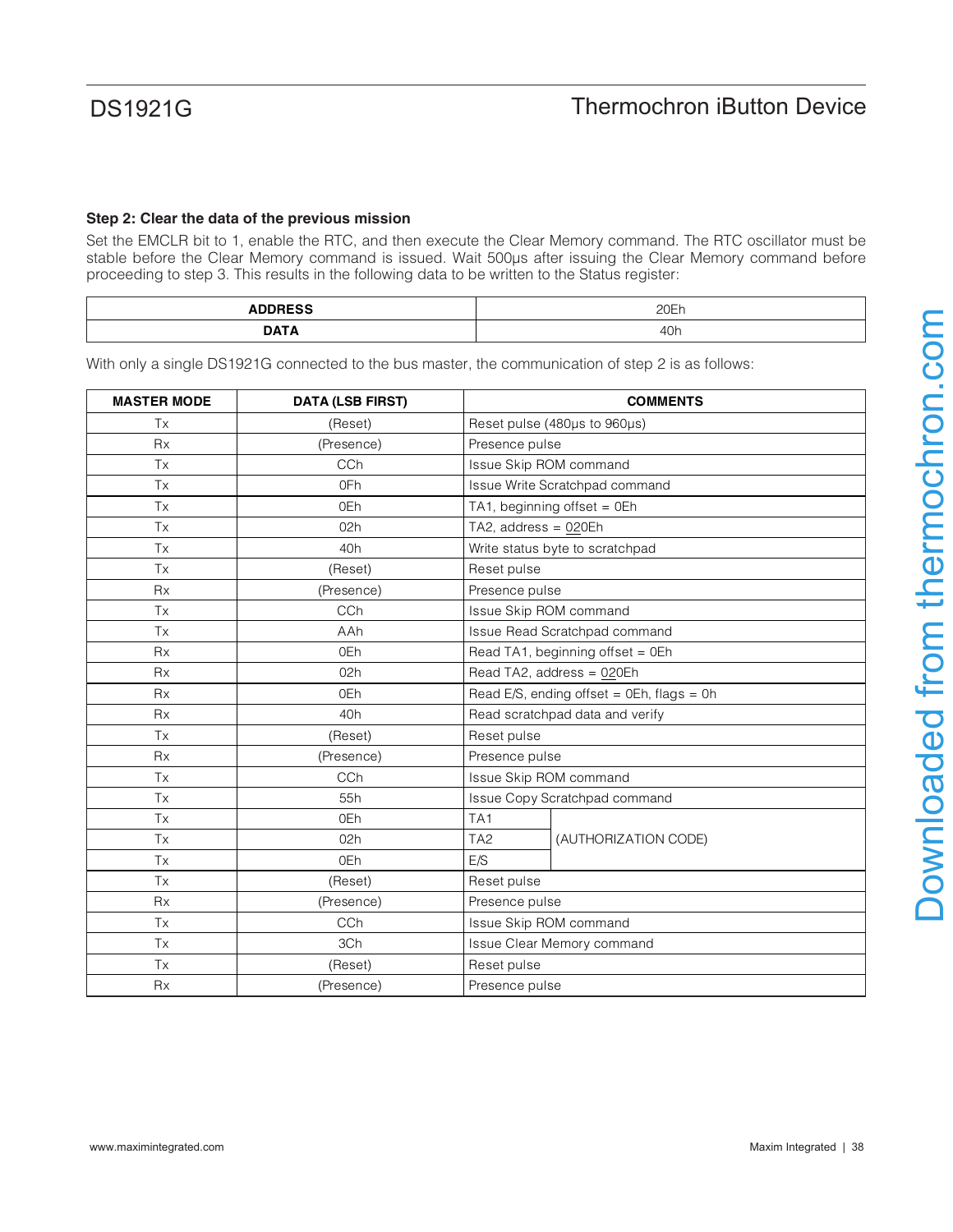## **Step 3: Set the search condition and Mission Start Delay and clear the alarm flags**

In this example, the rollover is disabled and the search condition is set for a high temperature only. The mission is to start with a delay of 90min (005Ah) and the alarm flags TLF, THF, and TAF are cleared. This results in the following data to be written to the special function registers:

| <b>ADDRESS</b> | 20Eh | 20Fh | 210h | 211h<br>.<br><u>ட</u> | 212h | 213h | 214h |
|----------------|------|------|------|-----------------------|------|------|------|
| <b>DATA</b>    | 02h  | 00h* | 00h* | 00h'                  | 5Ah  | 00h  | 00h  |

\*Writing through address locations 20Fh to 211h is faster than accessing the Mission Start Delay register in a separate cycle. The write attempt has no effect on the contents of these registers.

With only a single DS1921G connected to the bus master, the communication of step 3 is as follows:

| <b>MASTER MODE</b> | <b>DATA (LSB FIRST)</b> | <b>COMMENTS</b>                                |  |  |
|--------------------|-------------------------|------------------------------------------------|--|--|
| Tx                 | (Reset)                 | Reset Pulse (480µs to 960µs)                   |  |  |
| <b>Rx</b>          | (Presence)              | Presence pulse                                 |  |  |
| Tx                 | CCh                     | Issue Skip ROM command                         |  |  |
| Tx                 | 0Fh                     | Issue Write Scratchpad command                 |  |  |
| Tx                 | 0Eh                     | TA1, beginning offset = 0Eh                    |  |  |
| Tx                 | 02h                     | TA2, address = 020Eh                           |  |  |
| Tx                 | <7 data bytes>          | Write 7 bytes of data to scratchpad            |  |  |
| Tx                 | (Reset)                 | Reset pulse                                    |  |  |
| <b>Rx</b>          | (Presence)              | Presence pulse                                 |  |  |
| Tx                 | CCh                     | Issue Skip ROM command                         |  |  |
| Tx                 | AAh                     | Issue Read Scratchpad command                  |  |  |
| <b>Rx</b>          | 0Eh                     | Read TA1, beginning offset = $0Eh$             |  |  |
| <b>Rx</b>          | 02h                     | Read TA2, address = 020Eh                      |  |  |
| <b>Rx</b>          | 14h                     | Read E/S, ending offset $= 14h$ , flags $= 0h$ |  |  |
| <b>Rx</b>          | <7 data bytes>          | Read scratchpad data and verify                |  |  |
| Tx                 | (Reset)                 | Reset pulse                                    |  |  |
| <b>Rx</b>          | (Presence)              | Presence pulse                                 |  |  |
| Tx                 | CCh                     | <b>Issue Skip ROM command</b>                  |  |  |
| Tx                 | 55h                     | Issue Copy Scratchpad command                  |  |  |
| <b>Tx</b>          | 0Eh                     | TA <sub>1</sub>                                |  |  |
| <b>Tx</b>          | 02h                     | TA <sub>2</sub><br>(AUTHORIZATION CODE)        |  |  |
| <b>Tx</b>          | 13h                     | E/S                                            |  |  |
| Tx                 | (Reset)                 | Reset pulse                                    |  |  |
| <b>Rx</b>          | (Presence)              | Presence pulse                                 |  |  |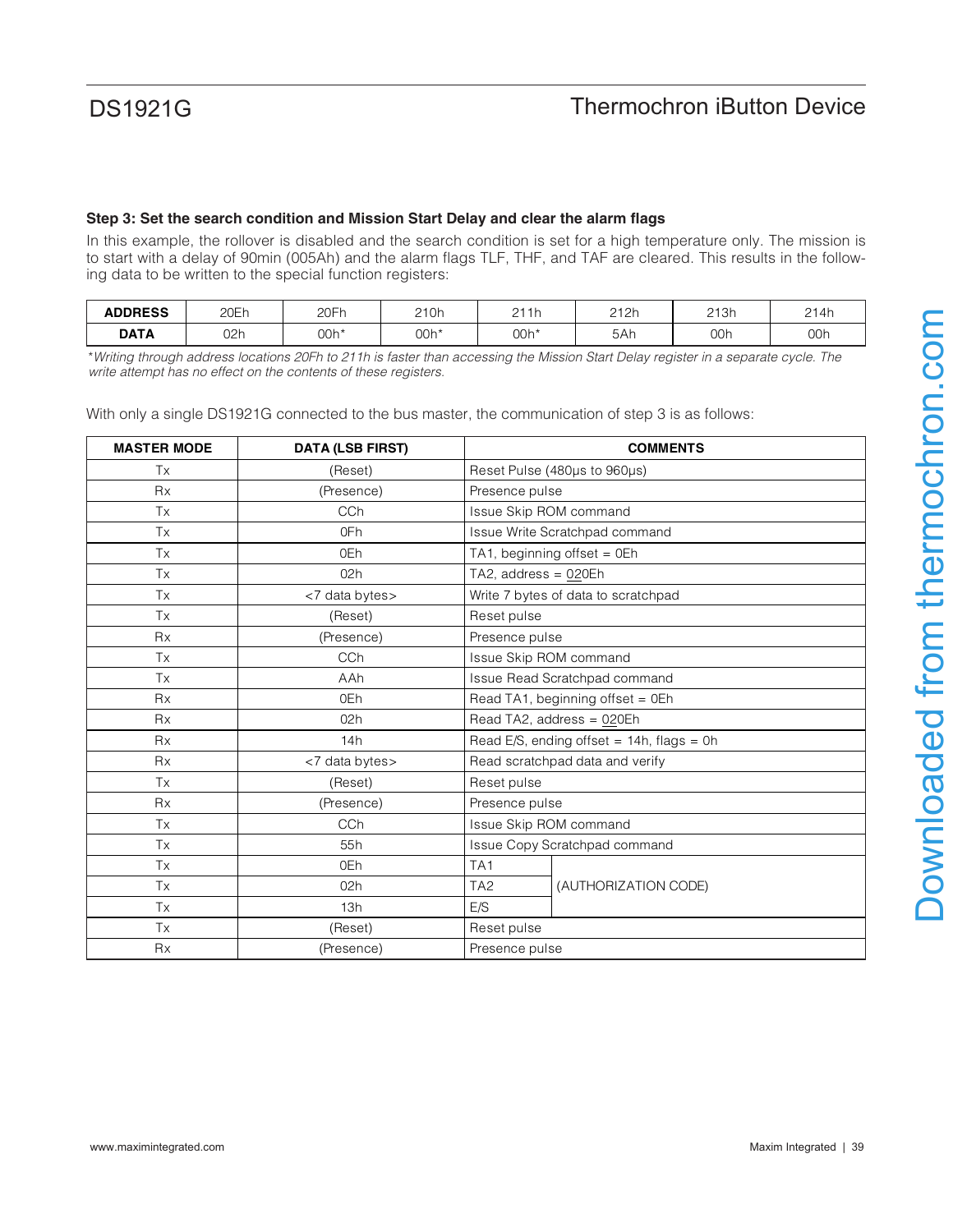### **Step 4: Set the temperature alarms and write the Sample Rate to start the mission**

In this example, the temperature alarms are set to -5°C for the low temperature threshold and 0°C for the high temperature threshold. The sample rate is once every 10min, allowing the mission to last up to 14 days. This results in the following data to be written to the special function registers:

| $\cdots$    | יחמר           | $\cap$        | 20Dh |
|-------------|----------------|---------------|------|
| ∼∽          | <b>ZUDII</b>   | LUUI          |      |
| <b>DATA</b> | $\sim$<br>4011 | TAL<br>$\sim$ | 0Ah  |

With only a single DS1921G connected to the bus master, the communication of step 4 is as follows:

| <b>MASTER MODE</b> | <b>DATA (LSB FIRST)</b> |                                  | <b>COMMENTS</b>                           |  |  |
|--------------------|-------------------------|----------------------------------|-------------------------------------------|--|--|
| Tx                 | (Reset)                 |                                  | Reset pulse (480µs to 960µs)              |  |  |
| <b>R</b> x         | (Presence)              |                                  | Presence pulse                            |  |  |
| Tx                 | <b>CCh</b>              | Issue Skip ROM command           |                                           |  |  |
| Tx                 | 0Fh                     |                                  | Issue Write Scratchpad command            |  |  |
| <b>Tx</b>          | 0 <sub>Bh</sub>         |                                  | TA1, beginning offset = 0Bh               |  |  |
| <b>Tx</b>          | 02h                     | TA2, address = $020Bh$           |                                           |  |  |
| <b>Tx</b>          | <3 data bytes>          |                                  | Write 3 bytes of data to scratchpad       |  |  |
| Tx                 | (Reset)                 | Reset pulse                      |                                           |  |  |
| <b>Rx</b>          | (Presence)              | Presence pulse                   |                                           |  |  |
| Tx                 | <b>CCh</b>              | Issue Skip ROM command           |                                           |  |  |
| <b>Tx</b>          | AAh                     | Issue Read Scratchpad command    |                                           |  |  |
| <b>Rx</b>          | 0Bh                     | Read TA1, beginning offset = 0Bh |                                           |  |  |
| Rx                 | 02h                     | Read TA2, address = 020Bh        |                                           |  |  |
| <b>Rx</b>          | 0 <sub>Dh</sub>         |                                  | Read E/S, ending offset = 0Dh, flags = 0h |  |  |
| <b>Rx</b>          | <3 data bytes>          | Read scratchpad data and verify  |                                           |  |  |
| Tx                 | (Reset)                 | Reset pulse                      |                                           |  |  |
| <b>Rx</b>          | (Presence)              | Presence pulse                   |                                           |  |  |
| <b>Tx</b>          | <b>CCh</b>              | Issue Skip ROM command           |                                           |  |  |
| Tx                 | 55h                     | Issue Copy Scratchpad command    |                                           |  |  |
| <b>Tx</b>          | 0Bh                     | TA <sub>1</sub>                  |                                           |  |  |
| Tx                 | 02h                     | TA <sub>2</sub>                  | (AUTHORIZATION CODE)                      |  |  |
| <b>Tx</b>          | 0 <sub>Dh</sub>         | E/S                              |                                           |  |  |
| Tx                 | (Reset)                 | Reset pulse                      |                                           |  |  |
| <b>Rx</b>          | (Presence)              | Presence pulse                   |                                           |  |  |

If step 4 is successful, the MIP bit in the Status register is 1, the MEMCLR bit is 0, and the Mission Start Delay counts down.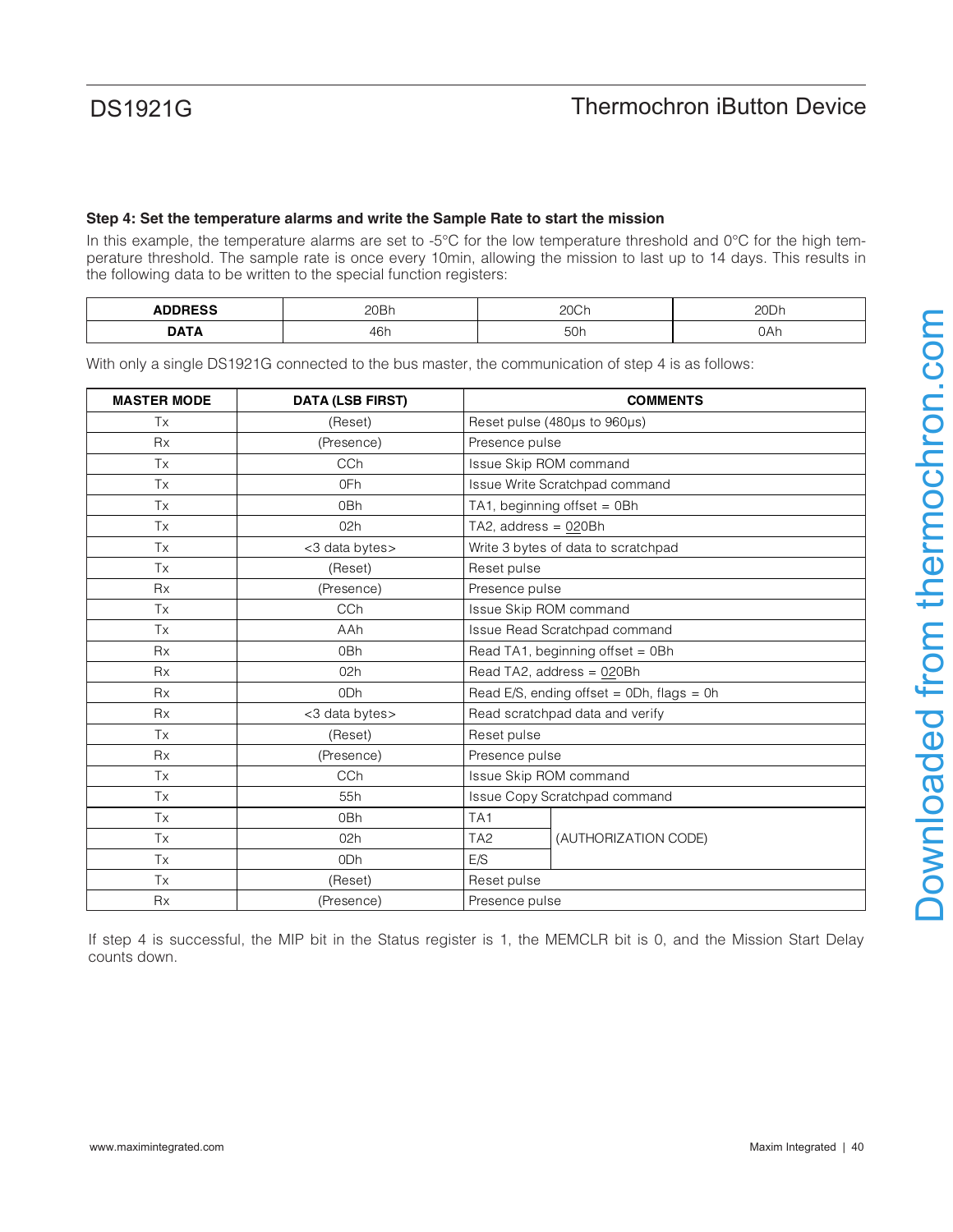## **Common iButton Device Features**

- Rugged Chip-Based Data Carrier with Fast, Simple Access to Information
	- Digital Identification and Information by Momentary **Contact**
	- Unique Factory-Lasered 64-Bit Registration Number Ensures
- Error-Free Device Selection and Absolute Traceability Because No Two Parts Are Alike
	- Built-In Multidrop Controller for 1-Wire Net
	- Compactly Stores Information
	- Data Can Be Accessed While Affixed to an Object
	- Button Shape is Self-Aligning with Cup-Shaped Probes
	- Durable Stainless-Steel Case Engraved with Registration Number Withstands Harsh Environments
	- Easily Affixed with Self-Stick Adhesive Backing, Latched by Its Flange, or Locked with a Ring Pressed Onto Its Rim
	- Presence Detector Acknowledges When Reader First Applies Voltage

## **Pin Configuration**



# **Package Information**

For the latest package outline information and land patterns (footprints), go to **www.maximintegrated.com/packages**. Note that a "+", "#", or "-" in the package code indicates RoHS status only. Package drawings may show a different suffix character, but the drawing pertains to the package regardless of RoHS status.

| <b>PACKAGE</b> | <b>PACKAGE</b> | <b>OUTLINE</b> | <b>LAND</b>   |
|----------------|----------------|----------------|---------------|
| <b>TYPF</b>    | <b>CODE</b>    | NO.            | I PATTERN NO. |
| F5 Can         | IB#5CP         | 21-0266        |               |